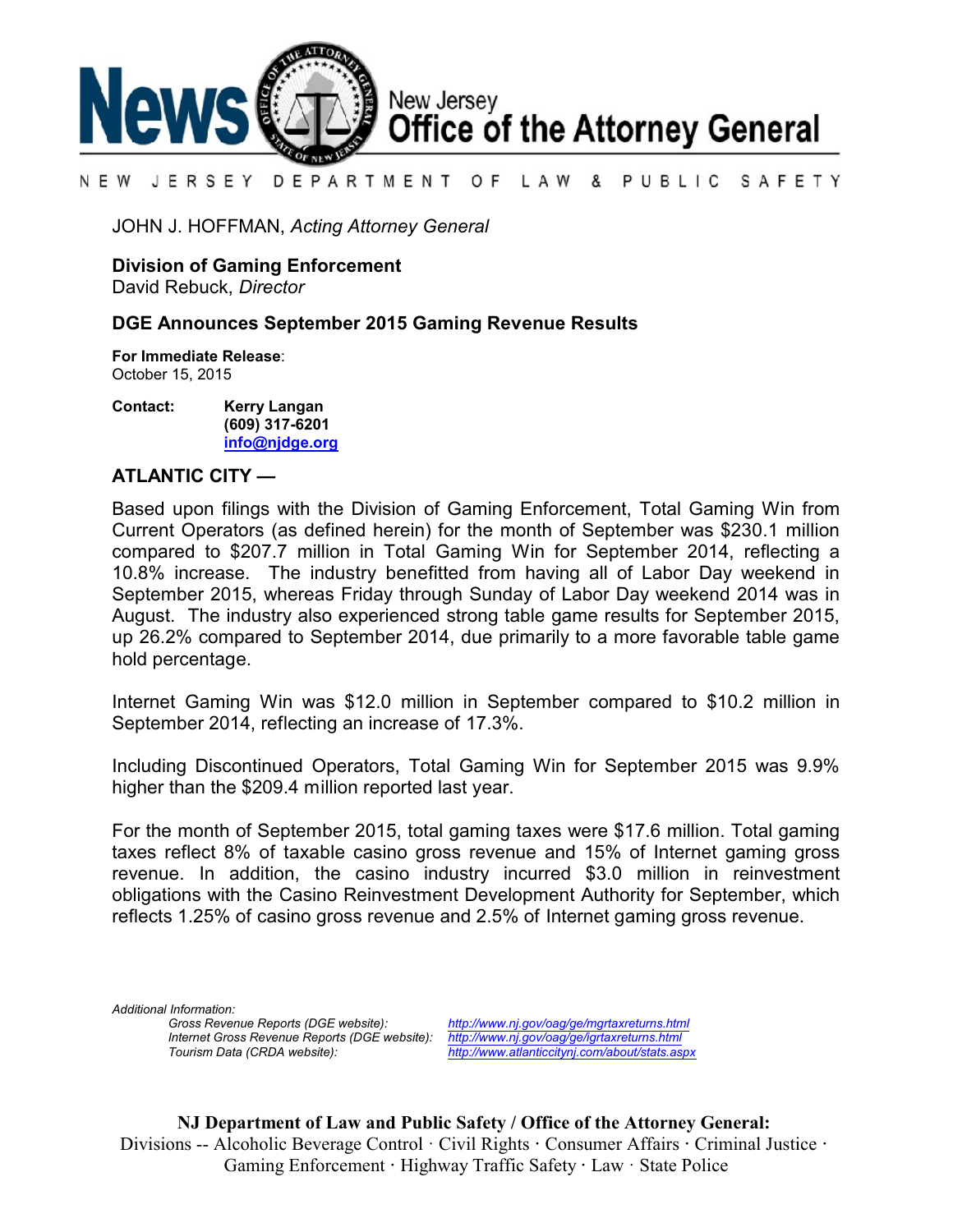# **SEPTEMBER 2015 STATISTICS**

| <b>GAMING WIN INFORMATION</b>                 |                                        |                   |                                       |        |  |  |
|-----------------------------------------------|----------------------------------------|-------------------|---------------------------------------|--------|--|--|
|                                               |                                        |                   | Increase (Decrease)                   |        |  |  |
| <b>September</b>                              | 2015                                   | 2014              | \$                                    | $\%$   |  |  |
| Slot Machine Win                              | $\overline{\mathbb{S}}$<br>153,409,825 | 147,873,719<br>\$ | $\overline{\mathcal{S}}$<br>5,536,106 | 3.7    |  |  |
| Table Game Win                                | 64,689,577                             | 51,275,048        | 13,414,529                            | 26.2   |  |  |
| Casino Win                                    | 218,099,402                            | 199, 148, 767     | 18,950,635                            | 9.5    |  |  |
| Peer-to-Peer                                  | 1,771,123                              | 2,085,295         | (314, 172)                            | (15.1) |  |  |
| <b>Other Authorized Games</b>                 | 10,254,556                             | 8,163,075         | 2,091,481                             | 25.6   |  |  |
| Internet Gaming Win                           | 12,025,679                             | 10,248,370        | 1,777,309                             | 17.3   |  |  |
| <b>Total Gaming Win</b>                       | 230,125,081                            | 209,397,137       | 20,727,944                            | 9.9    |  |  |
| Less: Discontinued Operators (a)              |                                        | 1,673,131         | (1,673,131)                           | n/a    |  |  |
| <b>Total: Current Operators (b)</b>           | \$230,125,081                          | \$207,724,006     | \$22,401,075                          | 10.8   |  |  |
|                                               |                                        |                   |                                       |        |  |  |
| <b>September YTD</b>                          |                                        |                   |                                       |        |  |  |
| Slot Machine Win                              | \$<br>1,325,654,344                    | \$1,467,819,125   | \$<br>(142, 164, 781)                 | (9.7)  |  |  |
| Table Game Win                                | 528,256,755                            | 580,164,563       | (51, 907, 808)                        | (8.9)  |  |  |
| Casino Win                                    | 1,853,911,099                          | 2,047,983,688     | (194, 072, 589)                       | (9.5)  |  |  |
| Peer-to-Peer                                  | 17,961,719                             | 23, 159, 427      | (5, 197, 708)                         | (22.4) |  |  |
| <b>Other Authorized Games</b>                 | 90,787,683                             | 70,757,428        | 20,030,255                            | 28.3   |  |  |
| Internet Gaming Win                           | 108,749,402                            | 93,916,855        | 14,832,547                            | 15.8   |  |  |
| <b>Total Gaming Win</b>                       | 1,962,660,501                          | 2,141,900,543     | (179, 240, 042)                       | (8.4)  |  |  |
| Less: Discontinued Operators (a)              |                                        | 255,919,470       | (255, 919, 470)                       | n/a    |  |  |
| <b>Total Current Operators (b)</b>            | \$1,962,660,501                        | \$1,885,981,073   | 76,679,428<br>\$                      | 4.1    |  |  |
| <b>GROSS REVENUE AND CRDA TAX INFORMATION</b> |                                        |                   |                                       |        |  |  |
|                                               | <b>Total CRDA</b>                      | Total             |                                       |        |  |  |
|                                               | Obligations (c)                        | Gaming Taxes (d)  |                                       |        |  |  |
| September 2015                                | 3,027,622<br>\$                        | \$<br>17,618,043  |                                       |        |  |  |
| YTD September 2015                            | \$<br>25,895,554                       | \$<br>150,402,797 |                                       |        |  |  |

(a) Discontinued Operators reflect ceased operators that did not report win during the last day of the current month.

(b) Current Operators reflect active operators reporting win during the last day of the current month.

(c) Total CRDA Obligations reflect 1.25% of casino gross revenue and 2.5% of Internet gaming gross revenue.

(d) Total Gaming Taxes reflect 8% of taxable casino gross revenue and 15% of Internet gaming gross revenue. Taxable casino gross revenue reflects casino gross revenue less the deduction for eligible promotional gaming credits. Gross Revenue is not Win, is unaudited, and subject to adjustment. Year-to-Date Gross Revenue amount includes any amendments received since the prior monthly press release.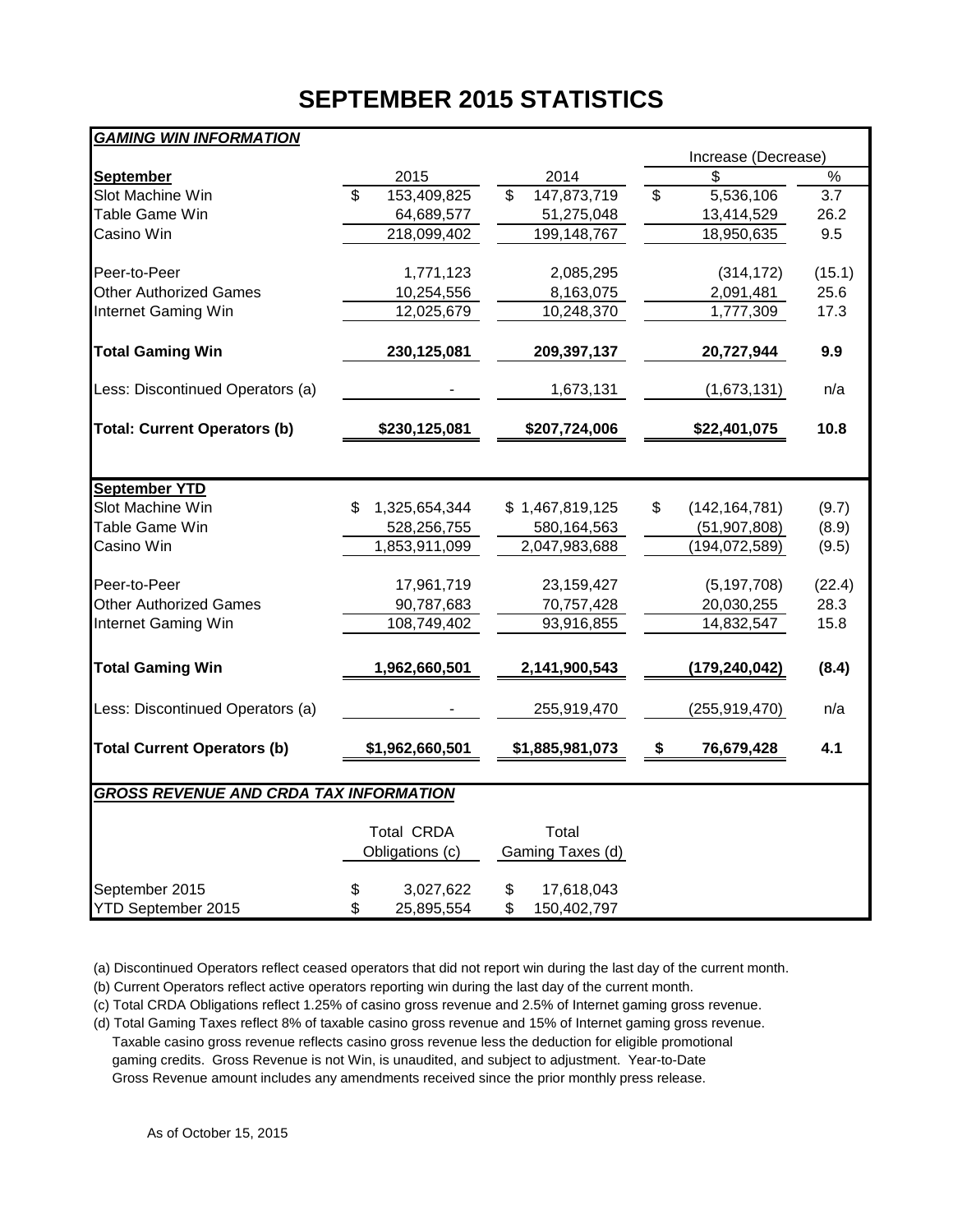### **THE ATLANTIC CITY CASINO INDUSTRY MONTHLY WIN COMPARISON FOR THE MONTH ENDED ENDED SEPTEMBER 2015 VERSUS 2014**

|                                     | <b>CASINO WIN</b> |             |    | <b>INCREASE</b><br>(DECREASE) | <b>INTERNET GAMING WIN</b> |       |      |                 | <b>INCREASE</b><br>(DECREASE) | <b>TOTAL GAMING WIN</b>  |                                    |       | <b>INCREASE</b><br>(DECREASE) |                          |              |                                    |       |
|-------------------------------------|-------------------|-------------|----|-------------------------------|----------------------------|-------|------|-----------------|-------------------------------|--------------------------|------------------------------------|-------|-------------------------------|--------------------------|--------------|------------------------------------|-------|
| <b>Current Operators</b>            |                   | 2015        |    | 2014                          | $\%$                       |       | 2015 |                 | 2014                          |                          | $\mathbf{0}_{\mathbf{0}}^{\prime}$ |       | 2015                          |                          | 2014         | $\mathbf{0}_{\mathbf{0}}^{\prime}$ |       |
| <b>Bally's AC</b>                   | \$                | 18,800,947  | \$ | 19,625,079                    |                            | (4.2) | \$   |                 | \$                            |                          |                                    | n/a   | \$                            | 18,800,947               | $\mathbf{s}$ | 19,625,079                         | (4.2) |
| Borgata                             |                   | 62,955,248  |    | 55,014,654                    |                            | 14.4  |      | 3,383,174       |                               | 3,456,746                |                                    | (2.1) |                               | 66,338,422               |              | 58,471,400                         | 13.5  |
| Caesars                             |                   | 31,090,489  |    | 26,112,416                    |                            | 19.1  |      |                 |                               |                          |                                    | n/a   |                               | 31,090,489               |              | 26,112,416                         | 19.1  |
| Caesars Interactive NJ              |                   |             |    |                               |                            | n/a   |      | 2,655,925       |                               | 2,663,968                |                                    | (0.3) |                               | 2,655,925                |              | 2,663,968                          | (0.3) |
| Golden Nugget                       |                   | 17,250,004  |    | 15,185,315                    |                            | 13.6  |      | $2,421,261$ (c) |                               | $1,087,043$ (c)          |                                    | 122.7 |                               | 19,671,265               |              | 16,272,358                         | 20.9  |
| Harrah's                            |                   | 31,633,249  |    | 31,278,198                    |                            | 1.1   |      |                 |                               |                          |                                    | n/a   |                               | 31,633,249               |              | 31,278,198                         | 1.1   |
| Resorts                             |                   | 15,270,702  |    | 11,581,961                    |                            | 31.8  |      |                 |                               | $\overline{\phantom{a}}$ |                                    | n/a   |                               | 15,270,702               |              | 11,581,961                         | 31.8  |
| <b>Resorts Digital</b>              |                   |             |    |                               |                            | n/a   |      | 944,299 (d)     |                               |                          | $-$ (d)                            | n/a   |                               | 944,299                  |              |                                    | n/a   |
| Tropicana                           |                   | 24,404,187  |    | 21,402,779                    |                            | 14.0  |      | 2,621,020       |                               | 2,044,026                |                                    | 28.2  |                               | 27,025,207               |              | 23,446,805                         | 15.3  |
| Trump Plaza (Internet)              |                   |             |    |                               |                            | n/a   |      |                 | $-$ (c)                       | 767,870 (c)              |                                    | n/a   |                               | $\overline{\phantom{0}}$ |              | 767,870                            | n/a   |
| Trump Taj Mahal                     |                   | 16,694,576  |    | 17,503,951                    |                            | (4.6) |      |                 |                               |                          |                                    | n/a   |                               | 16,694,576               |              | 17,503,951                         | (4.6) |
| <b>Total: Current Operators (a)</b> | \$                | 218,099,402 | \$ | 197,704,353                   |                            | 10.3  | -S   | 12,025,679      | \$                            | 10,019,653               |                                    | 20.0  |                               | 230,125,081              |              | \$207,724,006                      | 10.8  |
| Discontinued Operators (b)          |                   |             |    | 1,444,414                     |                            | n/a   |      |                 |                               | 228,717                  |                                    | n/a   |                               |                          |              | 1,673,131                          | n/a   |
| <b>Total: Industry</b>              | \$                | 218,099,402 | \$ | 199,148,767                   |                            | 9.5   | \$   | 12,025,679      | \$                            | 10,248,370               |                                    | 17.3  |                               | 230,125,081              |              | \$209,397,137                      | 9.9   |

(a) Current Operators reflect active operators reporting win during the last day of the current month.

(b) Discontinued Operators reflect ceased operators that did not report win during the last day of the current month.

Discontinued Operators include Atlantic Club, Showboat, Revel, Trump Plaza (land-based), and Taj Mahal (Internet Gaming Win).

(c) Internet gaming website Betfair.com shifted operations from Trump Plaza to Golden Nugget on November 21, 2014.

(d) Resorts began Internet operations on 2/21/15 and Resorts Digital was granted a casino license on 8/12/15.